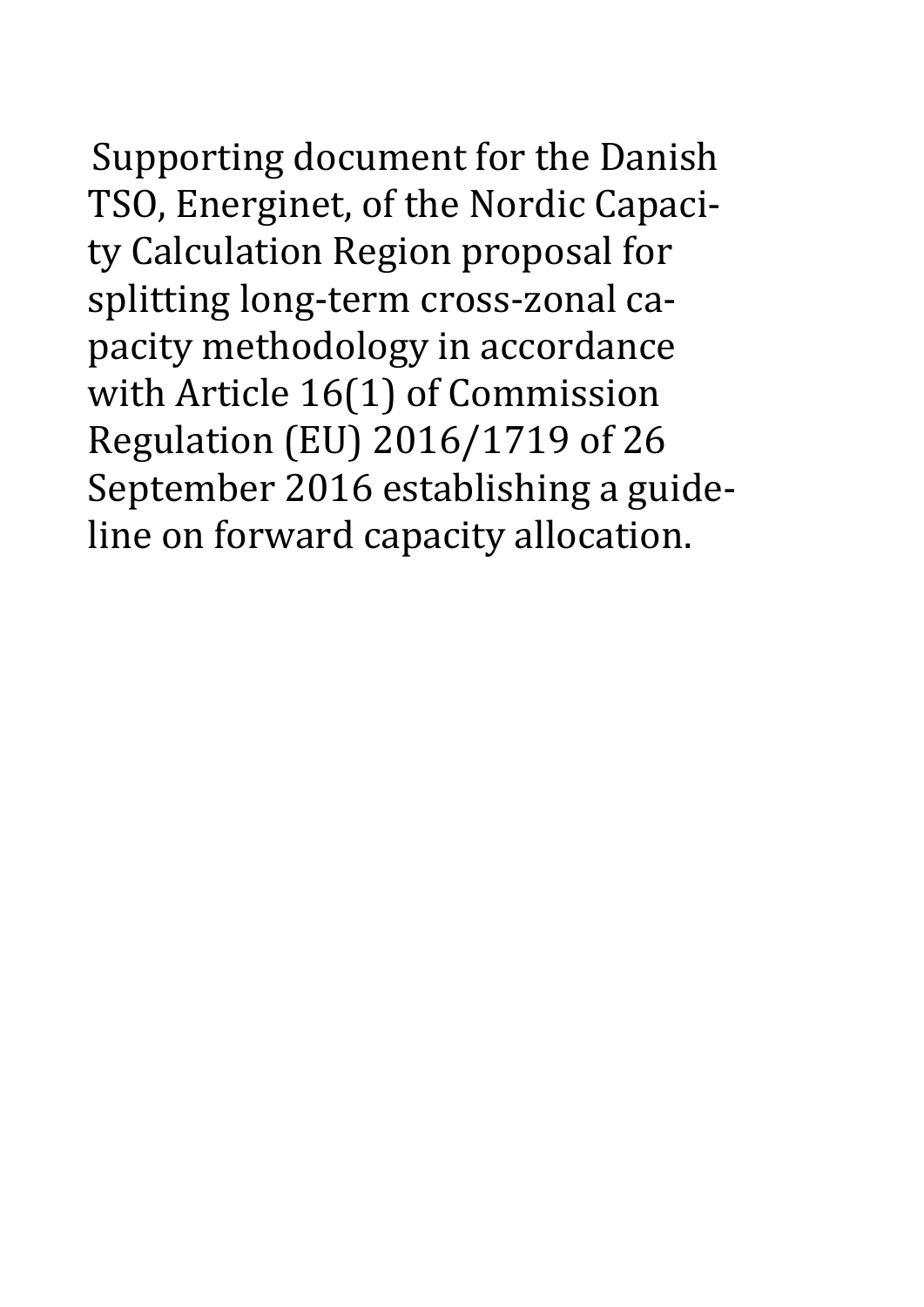# **Table of Content**

| 2. | Motivation for the articles in the Splitting Rule proposal 3                         |  |
|----|--------------------------------------------------------------------------------------|--|
|    | Article 3 "Applying of capacity calculated for the long-term time frame"  3<br>2.1   |  |
|    | 2.2 Article 6 "Rules for avoiding undue discrimination of access to purchase of long |  |
|    |                                                                                      |  |
| 3. |                                                                                      |  |
|    |                                                                                      |  |
|    |                                                                                      |  |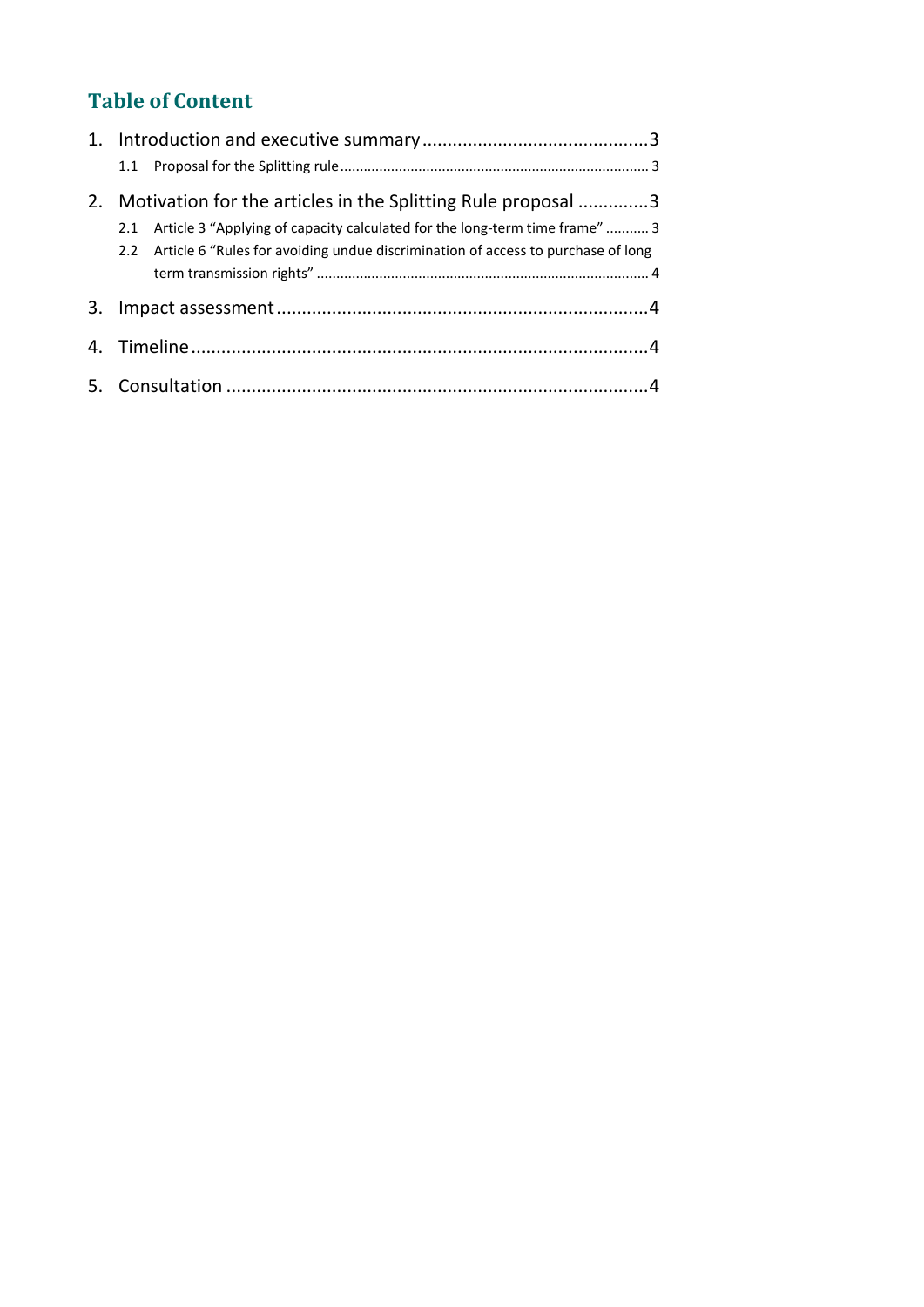# <span id="page-2-0"></span>1. Introduction and executive summary

This document is the supporting document for the Nordic methodology for splitting long-term cross-zonal capacity (hereafter "MSR"). The document describes the MSR for the long term time frame for the Nordic Capacity Calculation Region (CCR). The intention of this document is to provide an explanation, background and motivation for the proposed legal text of the MSR. In the time of writing Energinet is the only TSO within CCR Nordic that is issuing transmission rights, which is why the MSR will only be submitted to the Danish National Regulatory Authority (NRA). The other TSOs within CCR Nordic have exemptions from the MSR in accordance with Article 30 (7) of the Commission Regulation (EU) 2016/1719 establishing a guideline on forward capacity allocation (FCA Regulation). Even though only Energinet in CCR Nordic will submit a proposal for approval with their NRA, the proposal has been presented to the other Nordic TSOs. Energinet has not received any objection to the proposal.

### 1.1 Proposal for the Splitting rule

With regard to the FCA Regulation Article 16, Energinet is proposing to introduce the MSR for capacity allocated to the long term timeframe. In accordance with Article 16 (2) the MSR shall

- meet the hedging needs of the market,
- be coherent with the capacity calculation methodology, and
- it shall not lead to restrictions in competition, in particular for access to the long-term transmission rights.

# 2. Motivation for the articles in the Splitting Rule proposal

This chapter presents explanations for the proposed MSR articles. The aim of the chapter is to provide an explanation and motivation for the content of each article.

#### 2.1 Article 3 "Applying of capacity calculated for the long-term time frame"

This article ensures that the MSR proposal lives up to one of the requirements stated in Article 16 (2). Article 16 (2) states that the MSR proposal shall be coherent with the capacity calculation methodology. In article 3 this coherence is ensured, by taking the point of departure in the capacities calculated for the long term timeframe, applying the FCA CCM. Moreover, this article ensures coherence with the methodology developed under Article 31(2) of the FCA stating that the time frames shall at least be monthly and yearly.

The proposal works for different CCMs, thus it works for the intermediate LT CCM, ATC and the permanent CCM, flow based. For the ATC methodology the amount of capacity that be allocated is equal to LT ATC (year, month), where for flow based, the amount of capacity that can be allocated is equal to LT RAM. For flow based, the capacity to be allocated cannot be Fmax (or close to) as this potentially would lead to a significant financial loss for the TSO as Fmax in most cases are above the expected DA congestion rent that shall cover the cost of LTTR compensation. However, for a radial DC connection as Storebælt we will expect that the actual amount of LTTRs to be allocated, will not differ much between ATC and flow based.

## 2.2 Methodology for splitting long-term cross zonal capacity

The MSR methodology is created to allocated LTTR that in the best possible manner provides the sufficient hedging opportunities in the Danish biddings zone included in the Nordic CCR. Since the LT CCM for the Nordic CCR is applied the MSR will allocate the MW and products needed for sufficient hedging by the market participants.